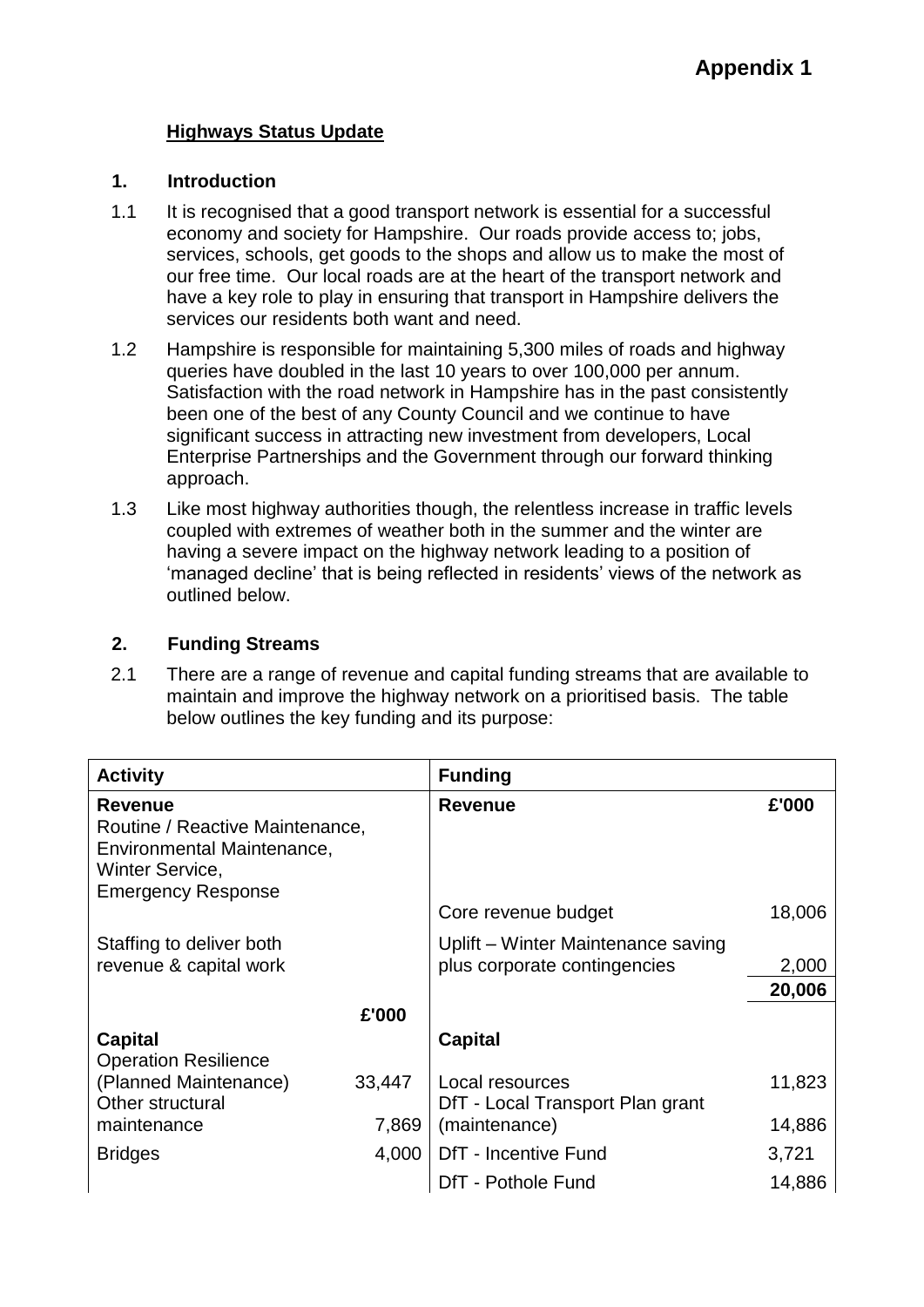| А<br>ь<br>ı<br>J. |
|-------------------|
|-------------------|

**45,316 45,316**

2.2 Operation Resilience was established in 2010/11 and was originally due to run for seven years. However, the pace of decline on the network and the mounting pressures on the reactive maintenance budget prompted the County Council to continue the funding. 2021/22 is the twelfth year of Operation Resilience and an additional allocation of £3m was approved in the current year as part of the budget and a further £3m was allocated in the outturn report presented to Cabinet over the Summer, recognising the severe pressures on the network. Both of these allocations were one off and it was recognised that a longer term sustainable funding solution is required.

# **3. Highways Status**

- 3.1 The highway network was in a state of gradual decline before the financial impacts of the 'decade of austerity' saw significant reductions in staffing levels and operational revenue maintenance budgets. Whilst the establishment of Operation Resilience has provided significant local investment by the County Council to support the improvement of the worst affected parts of the network, the restrictions on revenue maintenance activities over an extended period have had an impact on overall road condition.
- 3.2 The policy of managed decline of the highway network has resulted in a visible and accelerating deterioration of the road network, which is particularly apparent on the classified and unclassified roads (making up 83% of the network). The annual revenue funding gap is now estimated at £3 to 5m per annum.
- 3.3 In 2018/19 we attended 45,000 potholes which increased to 50,000 last year despite reduced traffic volumes due to Covid. In March this year we saw the highest number of defects in a single month at over 6,700. Calls to highways customer enquiries have increased 15% in the last five years which would have been significantly higher but for a period of 3 months when calls were not taken due to Covid.
- 3.4 All of this is having an impact on the quality of the network which is reflected in the responses to the National Highways and Transport Network (NHT) 2020 survey, which showed that against a backdrop of falling overall scores nationally, Hampshire's score for highways condition has slipped from the top quartile last year to the second quartile.
- 3.5 The ongoing investment from the County Council in structural improvements through 'Operation Resilience' has helped reduce the rate of decline, albeit that the annual value has remained at £10m since it was introduced which is why the one-off increase to £13m in 2020/21 and 2021/22 was agreed alongside additional one-off government grant funding such as the Pothole Fund.
- 3.6 However, the revenue budget provision available for reactive maintenance and safety defects continues to be under significant pressure. It is worth noting that the issue also extends to structures with major bridges such as Redbridge and Langstone, built during a programme of road expansion in the 1960s, all currently requiring major structural works at a similar time.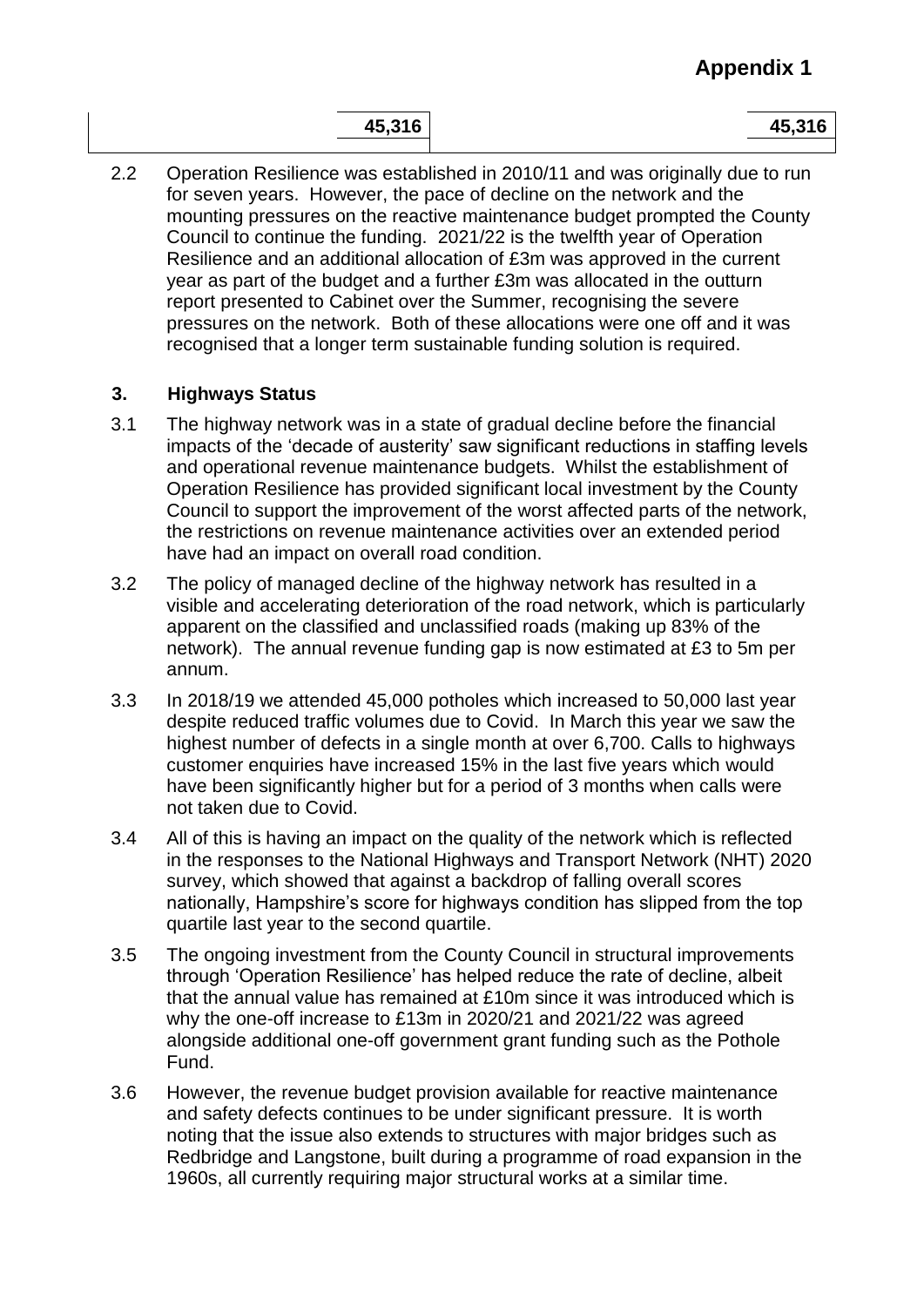- 3.7 The revenue pressures in highways maintenance have been eased in the previous and current financial year by an additional one-off sum of £3m for the Operation Resilience programme to increase planned works and provide extra flexibility to transfer funding to the reactive maintenance programme.
- 3.8 Whilst this increased flexibility is helping to manage pressures within reactive maintenance during the year, every pound transferred to this area of activity is one less that can be applied to longer term improvements to the network.

## **4. Looking to the Future**

- 4.1 The primary objective will be to reverse, or at the very least arrest, the declining trend in network condition but this requires a targeted and sustained investment in the highway asset. This will not be a short term fix and it will require additional funding over a number of years, which we will look to the Government to provide, but we will also need to consider additional local resources.
- 4.2 The Highway Service has a robust asset management framework and dataset in place for managing the whole highway asset and this is already used to target those parts of the network where the best return on investment can be secured, both in economic terms and also in terms of maximising the lifecycle of the asset. This will continue but new and innovative digital techniques are currently being explored to capture asset data more effectively; and the multilayering of this data can be used to precisely target spend, taking into account factors such as road condition, level of usage, damage / injury claims history, surface water flooding risk, and complaints. These datasets can provide a good evidence base to demonstrate the positive impact that continued and sustainable investment can have.
- 4.3 A particular focus needs to be rural roads (2,540 miles or just over 50% of the entire network) where there is tangible evidence of widespread accelerated deterioration. Many of these roads are not engineered roads in the true sense and are simply historic track routes that have evolved over hundreds of years, most only being thinly surfaced during the 20th century. These roads require further significant investment from Government to make them more resilient to the effects of extreme weather events, and whilst Operation Resilience has obviously helped to provide a degree of longevity on the minor roads treated over the past 11 years that the programme has been running, this is only a very small percentage of the network. A high proportion remain in a less than satisfactory condition having only had ad-hoc reactive repairs as resources allow.
- 4.4 Another area of focus will be the County Councils highway drainage assets. Effective and well maintained surface water drainage underpins the fabric of the highway network and ensures the road structure remains resilient and better able to withstand increasing traffic demands. Poorly maintained gullies, chambers and carrier drains can lead to an increased risk of surface water flooding and premature failure of the road structure. A decade of budget cuts has necessitated a managed reduction in routine cleansing and a broader implementation of the risk based approach endorsed by the current version of the national Highways code of practice. Whilst this reduction has not compromised the County Councils statutory duty as Highway Authority, there